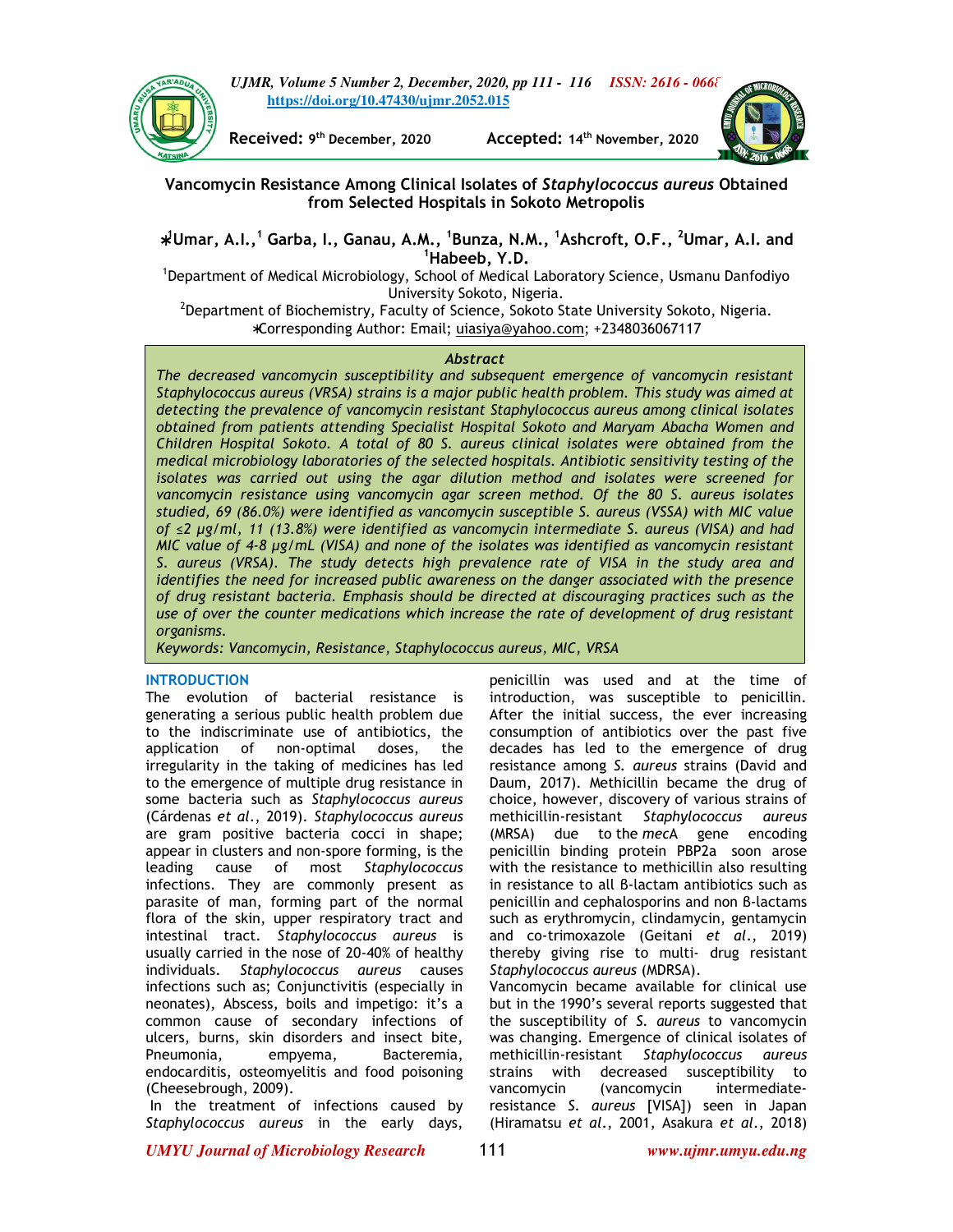and four (4) vancomycin resistant (vancomycin resistant *S. aureus* [VRSA]) strains found in the The resistance was found to be horizontally transmitted to the *S. aureus* where they coexist with *E. faecalis* (Shettigar *et al*., 2018). Numerous factors including the practice of indiscriminate purchasing of drugs over the counter have led to the development of drug resistant bacteria. Thus there is the need to constantly detect the presence of not only drug susceptible isolates but also drug resistant isolates circulating in the population so as to adopt public health measures that will lead to the control and eradication of such organisms. This study was aimed at detecting vancomycin resistant *S. aureus* in clinical isolates obtained from patients attending Specialist Hospital Sokoto and Maryam Abacha Women and Children Hospital Sokoto

#### **MATERIALS AND METHODS**

The study was carried out in two hospitals located within Sokoto metropolis; Specialists Hospital Sokoto and Maryam Abacha Women and Children Hospital Sokoto. Sokoto is a city located in the extreme northwest of Nigeria, near the confluence of the Sokoto River and the Rima River. As of 2006 it has a population of Population: 563,861Latitude: 13° 03' 45.68" N Longitude: 5° 14' 35.59" E (www.google.com) A total of 80 isolates of *Staphylococcus aureus*  were collected from the medical microbiology laboratories using nutrient agar slants and transported to the medical microbiology laboratory in the school of medical laboratory science, Usmanu Danfodiyo University Sokoto. Also, information regarding the isolates was obtained. Identification and purification of isolates was done using colony morphology, gram staining, catalase test, coagulase test and mannitol fermentation test (Abouelnour *et al.,*  2020).

#### **Antibiotic Susceptibility Testing**

Standard inoculum of the isolates was prepared using sterile normal saline from colonies obtained from an 18-hour blood agar plate. The saline suspension was adjusted to achieve a turbidity equivalent to a 0.5 McFarland standard containing approximately  $1-2\times10^8$ colony-forming units (CFU)/mL (Abouelnour *et al.,* 2020).

## **Detection of vancomycin susceptibility using vancomycin agar screening**

All *S. aureus* isolates were tested for vancomycin susceptibility using the CLSI agar USA (Weigel *et al*., 2003, McGuiness *et al*., 2017).

screen method with slight modification by replacing Brain Heart Infusion agar with Mueller Hinton agar (Oxoid, UK) containing 3 µg/mL  $(MHA-V3)$  and 6  $\mu$ g/mL  $(MHA-V6)$  vancomycin (Oxoid, UK) prepared in-house in the laboratory where this study was conducted. To prepare vancomycin screening agar plates, Mueller Hinton agar was prepared according to manufacturer's instructions (Oxoid). Media was mixed well and dissolved by heating until complete dissolution. Sterilization was done by autoclaving at 121ºC for 15 minutes. Media was cooled to 45ºC, 3 µg/mL (MHA-V3) and 6 µg/mL (MHA-V6) Vancomycin was added aseptically followed by gentle homogenization and pouring into Petri dishes. Prepared medium was stored at 8-15°C (Périllaud *et al*., 2019). Inoculum suspension from overnight culture of *S. aureus*  was prepared and standardized to 0.5 McFarland standards (~1.5\108 CFU/mL). MHA-V3 and MHA-V6 plates were inoculated with 10 µL of the suspension and incubated aerobically at 37°C overnight. Growth of one or more colonies indicates isolates with reduced vancomycin susceptibility (CLSI, 2020).

**Determination of MIC (Agar Dilution Method)** 

Minimum Inhibitory Concentrations of vancomycin on *S. aureus* isolates were also determined of the *S. aureus* isolates to vancomycin were also determined by by agar dilution method. Gradient plates of Mueller-Hinton agar were prepared with vancomycin (0.5-8µg/ml). Inoculation of the media plates were done by direct colony suspension method of 0.5McFarland equivalent inoculums prepared in sterile normal saline. Plates were incubated for 18hours at 35ºC and subsequently observed for any visible growth (CLSI, 2020). Results were read and interpreted according to CLSI guidelines.

#### **RESULTS**

The result of the study shows that based on CLSI interpretation 69 (86%) of the studied isolates had MIC of less than 2µg/ml and were identified as VSSA (Table 1). Table 1 also shows that 11 (13.8%) of the isolates had MIC of 4-8µg/ml and were identified as VISA. None of the isolates had a vancomycin MIC of >16, as such vancomycin resistance was not detected in the study.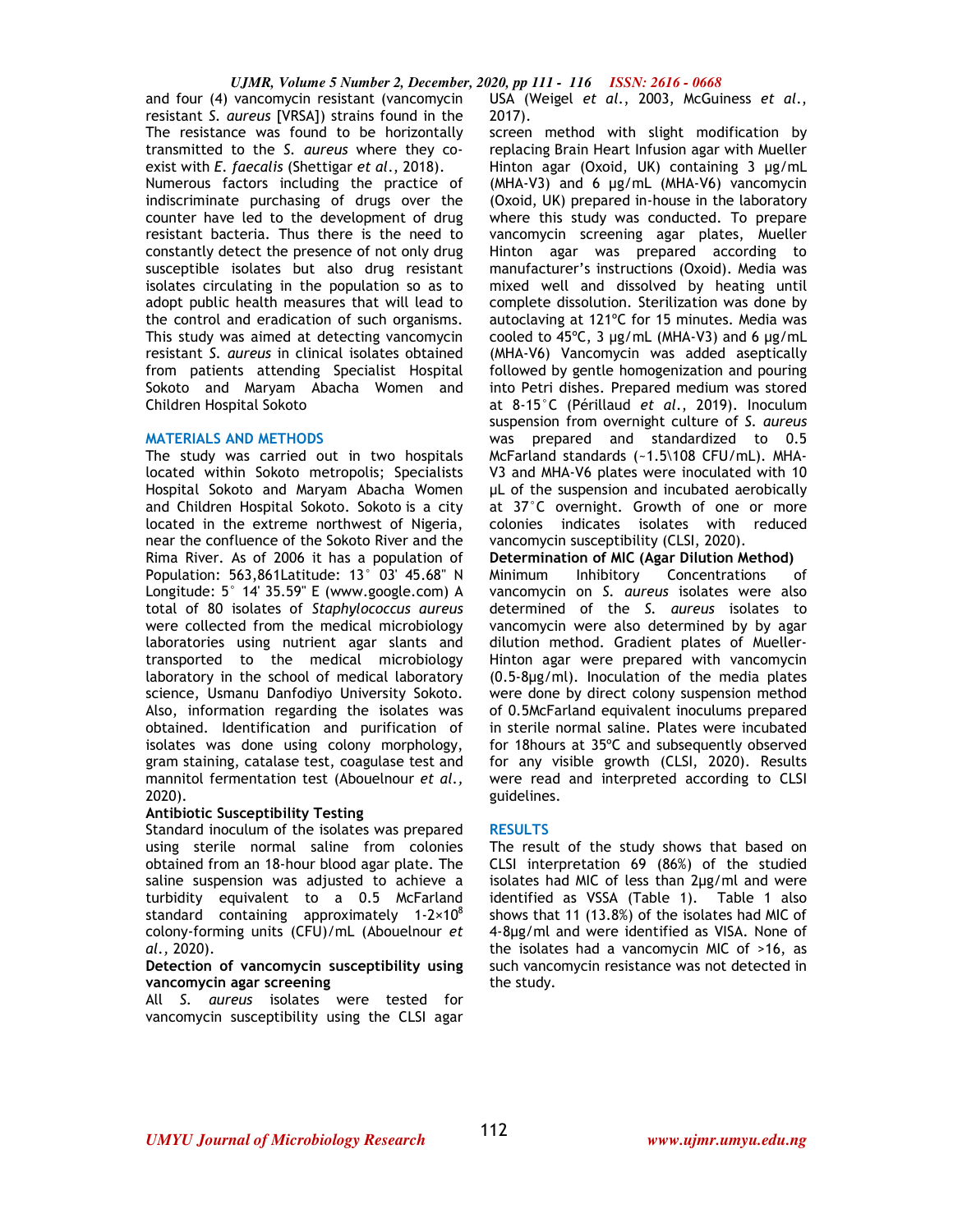*UJMR, Volume 5 Number 2, December, 2020, pp 111 - 116 ISSN: 2616 - 0668* **Table 1: Vancomycin Susceptibility of** *Staphylococcus aureus* **isolates in the study hospitals** 

| MIC (µg/mL) | No. of isolate (%) | <b>CLSI</b> Interpretation                    |  |  |  |  |
|-------------|--------------------|-----------------------------------------------|--|--|--|--|
| < 1.0       | 56(70.0)           | Vancomycin Susceptible Staphylococcus aureus  |  |  |  |  |
| 2.0         | 69(86.0)           | Vancomycin Susceptible Staphylococcus aureus  |  |  |  |  |
| $4 - 8$     | 11(13.8)           | Vancomycin Intermediate Staphylococcus aureus |  |  |  |  |
| >16         | 0(0.0)             | Vancomycin Resistant Staphylococcus aureus    |  |  |  |  |
| Total       | 80                 |                                               |  |  |  |  |

Table 2 revealed that out of the 80 samples studied 24 (30%) were collected from in-Patient and 56 (70%) samples from Out-Patient. The Table also shows that the distribution of VSSA and VISA differed in significantly among in-Patient with 19 (79%) and 5 (20.8%) identified as VSSA and VISA respectively compared to Out-Patient sample with 50 (89.2%) and 6 (10.7%) identified as VSSA and VISA respectively (P=0.056). Table 2 further revealed that the 61 (76.2%) samples collected from Specialists Hospital Sokoto were higher than the 19 (23.7%) collected from Maryam Abacha Women and Children Hospital Sokoto. The study also

revealed that samples from in-patient of Specialists Hospital Sokoto had higher number of VSSA and VISA of 16 (80%) and 4 (20%) respectively compared to those from Maryam Abacha Women and Children Hospital Sokoto with 3 (75%) VSSA and 1 (25%) VISA respectively (Table 2). Similarly, among the out-patient samples, samples from Specialists Hospital Sokoto had higher number of VSSA and VISA of 37 (902%) and 4 (9.7%) compared to those from Maryam Abacha Women and Children Hospital Sokoto with 13 (86.6%) VSSA and 2 (13.3%) VISA respectively.

**Table 2: Distribution of Vancomycin Susceptible (VSSA), Vancomycin Intermediate (VISA) and Vancomycin Resistant (VRSA) Isolates according to Patient Status** 

| <b>Patient</b>      | Vancomycin     | S.H.S      | <b>MAWCH</b> |              |
|---------------------|----------------|------------|--------------|--------------|
| <b>Status</b>       | Susceptibility | No(%)      | No (%)       | Total No (%) |
| In Patients         | VSSA           | 16 (80%)   | 3(75%)       | 19 (79%)     |
|                     | VISA           | 4 (20%)    | 1(25%)       | $5(20.8\%)$  |
|                     | VRSA           |            |              |              |
|                     |                | 20(25%)    | 4 (5%)       | 24 (30%)     |
| <b>Out-Patients</b> | <b>VSSA</b>    | 37 (90.2%) | 13 (86.6 %)  | 50 (89.2%)   |
|                     | VISA           | 4 (9.7%)   | 2(13.3%)     | 6(10.7%)     |
|                     | <b>VRSA</b>    |            |              |              |
| Total               |                | 41 (51.2%) | 15 (18.7%)   | 56 (70%)     |

Key: VSSA=Vancomycin Susceptible *Staphylococcus aureus*,

VISA= Vancomycin Intermediate *Staphylococcus aureus* 

VRSA= Vancomycin Resistant *Staphylococcus aureus*

S.H. S= Specialists Hospital Sokoto

MAWCH=Maryam Abacha Women and Children Hospital Sokoto

Table 3 shows the distribution of VSSA, VISA and VRSA with respect to the source of samples. The highest number of samples of 39 (72.7%) was obtained from wound, followed by urine 15 (18.8%) and ear swab 13 (17.5%) and the least was from eye swab 1 (1.3%) (Table 3). Table 3 also show that urine, ear swab, HVS and wound samples had higher number of VSSA of 31 (93.3%), 8 (92.3%), 6 (85.7%) and 31 (79.5%) respectively (P=0.744). However, wound samples had higher number of VISA of 20.5% followed by HVS1 (14.3%), ear swab 1 (7.7%) and urine 1 (6.7%).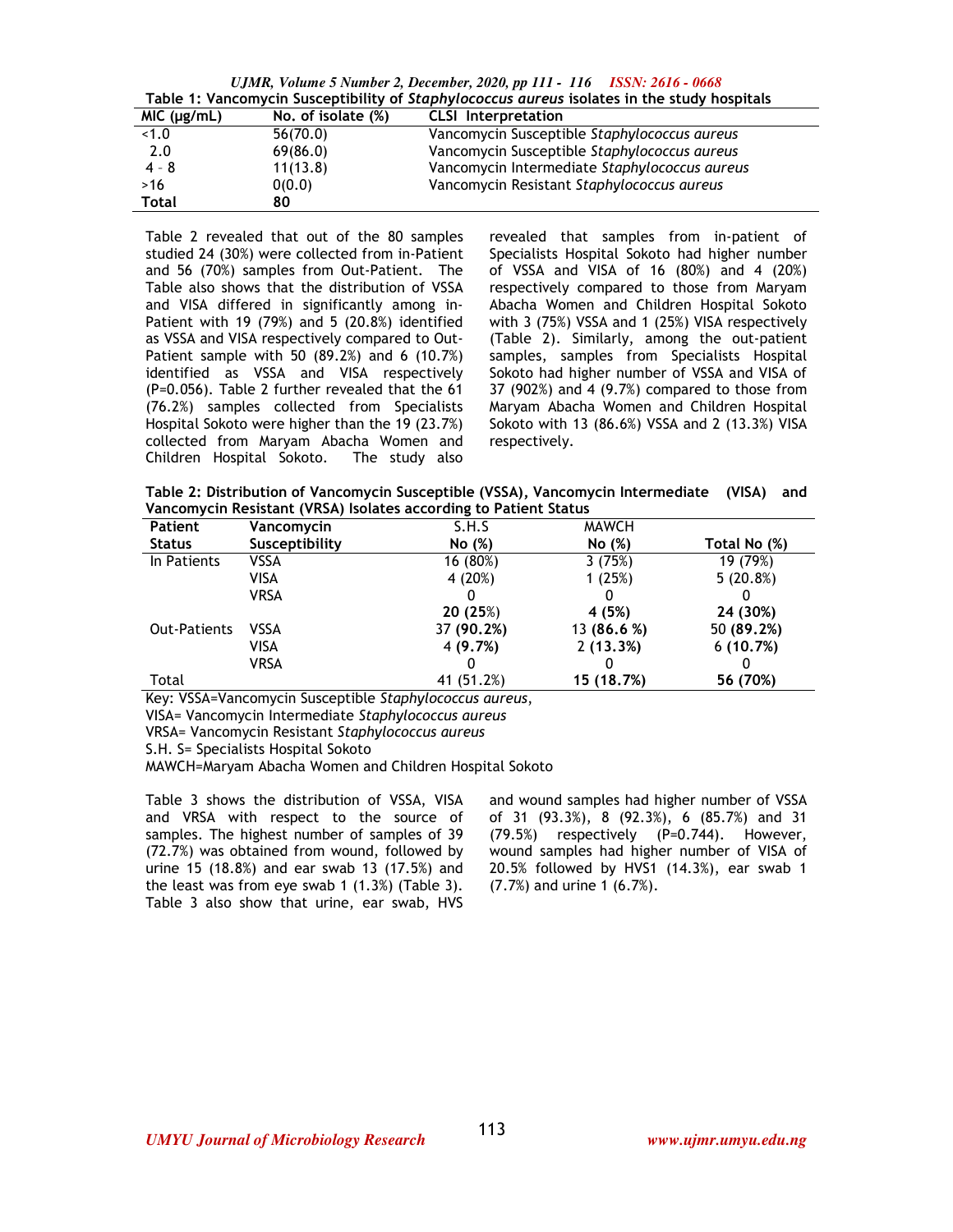*UJMR, Volume 5 Number 2, December, 2020, pp 111 - 116 ISSN: 2616 - 0668* **Table 3: Distribution of Vancomycin Susceptible (VSSA), Vancomycin Intermediate (VISA) and Vancomycin Resistant (VRSA) Isolates according to Source of Sample** 

| <b>Sample</b> | VSSA      | VISA     | <b>VRSA</b> | Total    |
|---------------|-----------|----------|-------------|----------|
|               | No (%)    | No (%)   | No (%)      | No (%)   |
| Wound         | 31(79.5)  | 8(20.5)  | 0(0.0)      | 39(72.7) |
| <b>HVS</b>    | 6(85.7)   | 1(14.3)  | 0(0.0)      | 7(8.8)   |
| Urine         | 14(93.3)  | 1(6.7)   | 0(0.0)      | 15(18.8) |
| Ear swab      | 12(92.3)  | 1(7.7)   | 0(0.0)      | 13(17.5) |
| Eye swab      | 1(100)    | 0(0.0)   | 0(0.0)      | 1(1.3)   |
| Blood         | 2(100)    | 0(0.0)   | 0(0.0)      | 2(2.5)   |
| Urethral swab | 3(100)    | 0(0.0)   | 0(0.0)      | 3(3.8)   |
| Total         | 69 (86.2) | 11(13.8) | 0(0.0)      | 80 (100) |

Key: VSSA=Vancomycin Susceptible *Staphylococcus aureus*,

VISA= Vancomycin Intermediate *Staphylococcus aureus* 

VRSA= Vancomycin Resistant *Staphylococcus aureus*

## **DISCUSSION**

The findings of this study revealed that 13.8% of the samples were identified as VISA. This could be related to the observations made by Park *et al*. (2019) who reported that with the increase in the prevalence and endemicity of MRSA strains, the use of vancomycin became more frequent resulting in the emergence of vancomycin intermediate and vancomycin resistant *S. aureus* leaving clinicians with few therapeutic options for treatment. Studies by Mathews *et al*. (2010); Watkins *et al*. (2019) revealed that *Staphylococci* still remain the commonest of all the clinical isolates which are responsible for several suppurative types of infections and capable of acquiring and utilizing multi resistance mechanisms. Compared to the findings of this study, other studies revealed higher prevalence of VISA of in 18% in Abakaliki, Nigeria (Moses *et al*., 2013) and lower prevalence of 4.3% (Ogbolu *et al*., 2015). In the south western part of Nigeria, a relatively high prevalence rate of 15.1% and 11.4% for VISA and VRSA respectively was reported (Bamigboye *et al*., 2018). Although, few isolates were involved in the study which may have resulted in the high prevalence rate, the high prevalence rate of VISA in this study could be attributed to the high rate of indiscriminate abuse of antibiotics (Park *et al*., 2019). No vancomycin resistance *Staphylococcus aureus* (VRSA) was discovered in this study which is similar to reports of other studieswith 0% prevalence rate for VRSA (Dhanalakshmi *et al*., 2012; Ogbolu *et al*., 2015 and Park*et al*., 2019). However, some studies reported higher and lower prevalence of 14.2% (Okolie *et al*., 2015), 5.3% (Moses *et al*., 2013) and 1.4% (Bamigboye *et al*., 2018).

Even with a 13.8% VISA prevalence rate, no isolate with total resistance to vancomycin was found in this study. The absence of VRSA in the study could be related to the cost, as

vancomycin may not be in use in the peripheral rural setups, thus decreasing the selection pressure for vancomycin resistance. However, in contrast to the reports of this study, there have been reports of VRSA in other Northern regions of the country. For, instance, studies by Kumurya and Yahaya (2016) in Kano, Nigeria reported a VRSA prevalence rate of 14% although, this study focused on VRSA from MRSA which may be responsible for the high prevalence. A relatively high prevalence rates of VRSA of 44.5% among healthy women in Zaria and 89.2% in patients attending University Teaching Hospital, Abeokuta were reported (Onanuga *et al*., 2006; Olufunmiso *et al*., 2017). Another 5.4% VRSA prevalence in fresh and fermented milk from animals was also reported (Umaru *et al*., 2013). The high prevalence of VRSA reported in these studies may be related to fact that the interpretations of VRSA assessment was based on disc susceptibility which is not in line with the recommendation of various international guidelines on antibiotics or vancomycin susceptibility (CLSI, 2020).

The findings of these study report that most of the *Staphylococcus aureus* isolates in this study were susceptible to vancomycin with 70% having a MIC of less than 1µg/ml indicating high susceptibility rate and 86% had MIC of ≤2µ/ml and identified as VSSA. This is in line with a study in Abakaliki where a VSSA prevalence of 83.6% was reported (Moses *et al*., 2013). Another study in Osogbo reported a prevalence rate of 51% VSSA.

This finding has been corroborated by reports of high prevalence of VISA and VRSA colonization among health workers and patient in the hospital (Askari *et al*., 2012). Most isolates in the susceptible region (MIC  $\leq$ 2µg/ml) with high susceptible MIC of 1.5µg/ml or 2µg/ml were from wound samples. Increased mortality and treatment failure have also been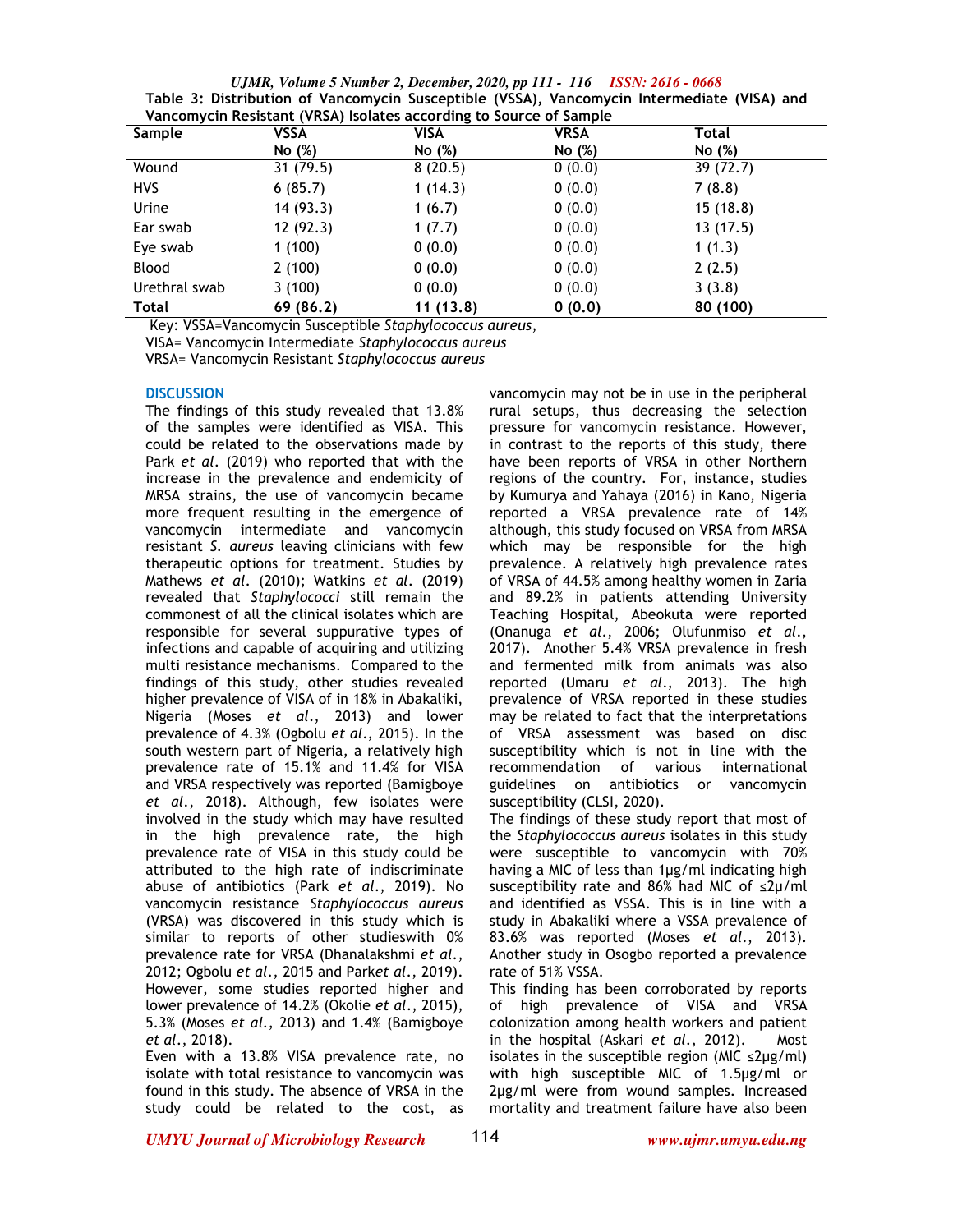## *UJMR, Volume 5 Number 2, December, 2020, pp 111 - 116 ISSN: 2616 - 0668*

reported in infections with VSSA isolates with an elevated vancomycin MIC in the fully susceptible range (Yang *et al*., 2018; Bouiller *et al*., 2018; Van Hal *et al*., 2012). Typically, these isolates have MICs near the susceptibility breakpoint such as 1.5 or 2µg/ml.

The findings of this study revealed that none of the isolates was identified as VRSA. An important finding of this study was that the identification of four isolates as VISA could have been missed if the isolates were evaluated using only MHA with 6 µg/mL of vancomycin, however the use of MHA with 3µg /ml of vancomycin established their identity as VISA. This is in line with CLSI guidelines considering its suggestion to define the level of sensitivity of the methods for VISA, for which the MICs are 4 µg/ ml (Dhanalakshmi *et al*., 2012). Saderi *et al*. (2005) noted that the availability of limited therapeutic alternatives in the treatment of the VRSA and VISA isolates has not helped therefore, the detection of vancomycin resistance should be done in the clinical **REFERENCES** 

- Abouelnour, A., Zaki, M.E., Hassan, R. and Elkannishy, S.M.H. (2020). Phenotypic and genotypic identification of *Staphylococcus aureus* resistant to clindamycin in Mansoura University Children Hospital, Egypt. *African Journal of Clinical and Experimental Microbiology*, *21*(1), pp.30-35.
- Al-Tamimi, M., Abu-Raideh, J., Himsawi, N., Khasawneh, A. and Hawamdeh, H. (2020). Methicillin and vancomycin resistance in coagulase-negative Staphylococci isolated from the nostrils of hospitalized patients. *The Journal of Infection in Developing Countries*, *14*(01), pp.28-35.
- Asakura, K., Azechi, T., Sasano, H., Matsui, H., Hanaki, H., Miyazaki, M., Takata, T., Sekine, M., Takaku, T., Ochiai, T. and Komatsu, N. (2018). Rapid and easy detection of low-level resistance to vancomycin in methicillin-resistant *Staphylococcus aureus* by matrix-assisted laser desorption ionization time-of-flight mass spectrometry. *PloS one*, *13*(3), p. e0194212.
- Askari, E., Zarifan, A., Pourmand, MR and Naderi-Nasab, M. (2012). High-Level Vancomycin-Resistant *Staphylococcus aureus* (VRSA) in Iran: A Systematic Review. *Journal of Medical Bacteriology.*1 (2): pp.53-61.
- Bamigboye, B.T., Olowe, O.A. and Taiwo, S.S. (2018). Phenotypic and molecular identification of vancomycin resistance in clinical Staphylococcus aureus isolates in Osogbo, Nigeria. *European Journal of*

microbiology laboratory with meticulous care, keeping in mind the sensitivity and the specificity of the methods which are used.

One limitation of this study is the absence of isolation of the *Van A/Van B* genes by Polymerase Chain Reaction (PCR). However, it was reported that these genes were absent in the VISA and VRSA strains isolated even in the presence of phenotypic resistance to vancomycin (Al-Tamimi *et al*., 2020). Hence, the presence or absence of the resistant *van A/B* genes does not necessarily rule out that strains are not VRSA. Also, the phenotypic expression of VRSA and clinical failure of the drug *in vivo* lends credence to the weight of the burden of this resistance in *S. aureus.*  Vancomycin resistant *S. aureus* strains have increased the yearning of the world at large for the development of new drugs that will be effective in the treatment of multidrug resistant bacteria, *S. aureus* being one of them. Especially considering the widespread infection caused by *S. aureus* in developing countries.

- *Microbiology and Immunology*, *8*(1), pp.25-30.
- Bouiller, K., Laborde, C., Aho, S.L., Hocquet, D., Pechinot, A., Le Moing, V., Bertrand, X., Piroth, L. and Chirouze, C. (2018). No effect of vancomycin MIC≥ 1.5 mg/L on treatment outcome in methicillinsusceptible *Staphylococcus aureus* bacteraemia. *International journal of antimicrobial agents*, 51(5), pp.721-726.
- Cárdenas, L.L., Merchán, M.A. and López, D.P. (2019). New antibiotics against bacterial resistance. *Infectio*n *23*(4), pp.382-387.
- Cheesebrough, M. (2009). District laboratory practice in tropical countries Part  $2.2<sup>nd</sup>$ Edition.Cambridge University Press. Pp. 62-70; 105-114.
- Clinical and Laboratory Standards Institute (2020). Performance standards for antimicrobial susceptibility testing. 30<sup>th</sup>Informational CLSI supplement M100-S30, CLSI. Wayne, Pennsylvania, USA.
- David, M.Z. and Daum, R.S. (2017). Treatment of *Staphylococcus aureus* infections. In *Staphylococcus aureus* (pp. 325-383). Springer, Cham.
- Dhanalakshmi, T.A., Umapathy, B.L. and Mohan, D.R. (2012). Prevalence of Methicillin, Vancomycin and Multidrug Resistance among *Staphylococcus aureus. Journal of Clinical and Diagnostic Research.* 6(6): 974-977
- Geitani, R., Moubareck, C.A., Touqui, L. and Sarkis, D.K. (2019). Cationic antimicrobial peptides: alternatives and/or adjuvants to antibiotics active against methicillinresistant *Staphylococcus aureus* and multidrug-resistant *Pseudomonas*

*UMYU Journal of Microbiology Research www.ujmr.umyu.edu.ng*